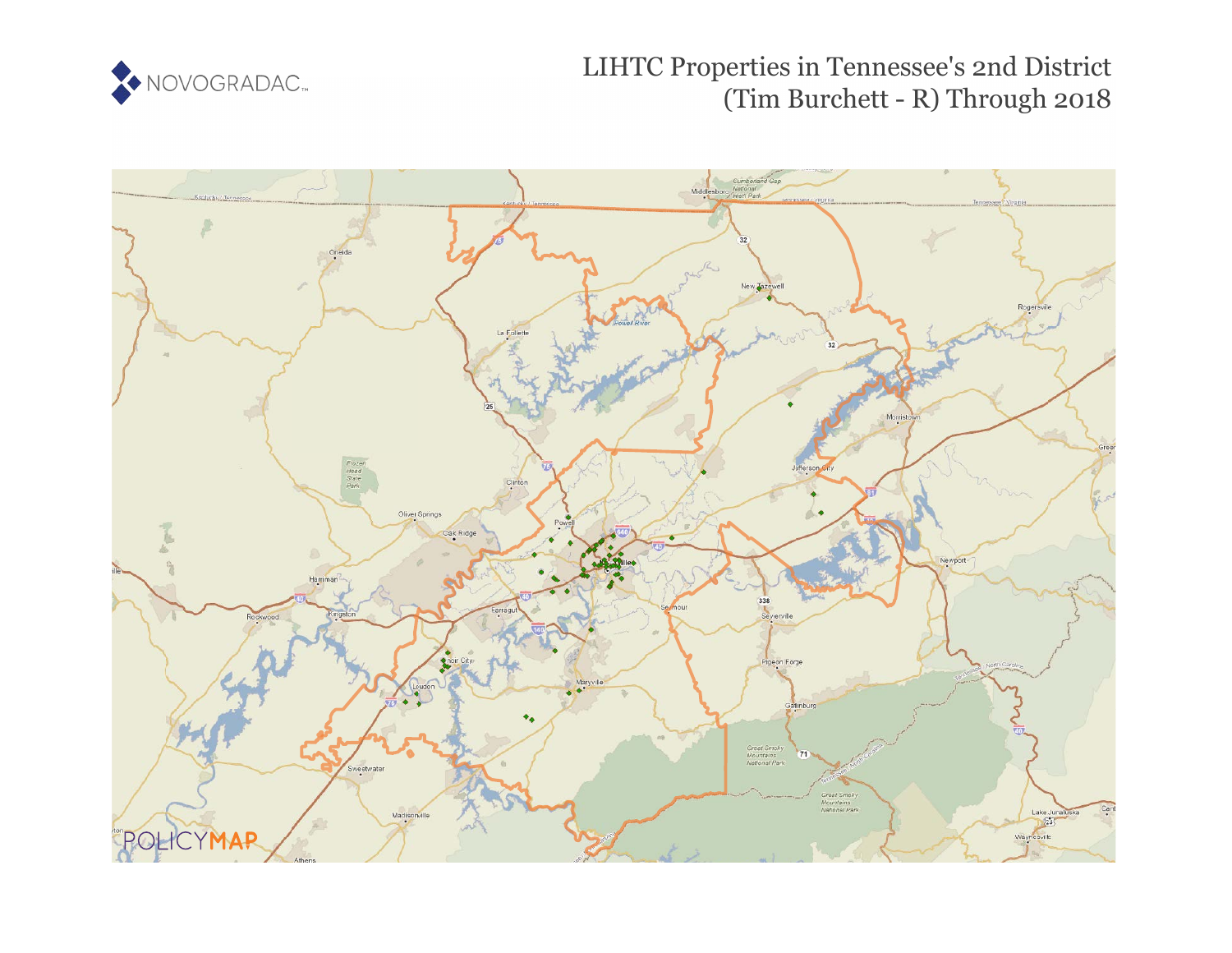| <b>Project Name</b>                                          | <b>Address</b>                                 | <b>City</b>                     | <b>State</b>           | <b>Zip Code</b> | Nonprofit<br><b>Sponsor</b> | <b>Allocation</b><br>Year | <b>Annual</b><br><b>Allocated</b><br><b>Amount</b> | <b>Year Placed</b><br>in Service | <b>Construction Type</b> | <b>Total</b><br><b>Units</b> | Low<br><b>Income</b><br><b>Units</b> | <b>Rent or</b><br><b>Income</b><br><b>Ceiling</b> | <b>Credit</b><br>Percentage                 | Tax-<br><b>Exempt</b><br><b>Bond</b> | <b>HUD Multi-Family</b><br><b>Financing/Rental</b><br><b>Assistance</b> |
|--------------------------------------------------------------|------------------------------------------------|---------------------------------|------------------------|-----------------|-----------------------------|---------------------------|----------------------------------------------------|----------------------------------|--------------------------|------------------------------|--------------------------------------|---------------------------------------------------|---------------------------------------------|--------------------------------------|-------------------------------------------------------------------------|
| <b>BRADFORD SQUARE</b><br><b>APTS</b>                        |                                                | 100 OSSIE CIR JEFFERSON CITY TN |                        | 37760           | Yes                         | 1997                      | \$213,195                                          | 1999                             | New Construction         | 50                           | 50                                   | 60% AMGI                                          | <b>Both 30%</b><br>and 70%<br>present value | No                                   | $\mathbf{N}\mathbf{o}$                                                  |
| <b>HIAWASSEE SQUARE</b><br><b>APTS (PHASE I)</b>             | 170 HIAWASSEE $\,$ KNOXVILLE<br>$\mathbf{AVE}$ |                                 | $\mathbf{T}\mathbf{N}$ | 37917           | Yes                         | 1997                      | \$153,883                                          | 1999                             | <b>New Construction</b>  | 24                           | 24                                   | 60% AMGI                                          | <b>Both 30%</b><br>and 70%<br>present value | No                                   | No                                                                      |
| STRIPLIN PLACE APTS                                          | 2135 TURKEY<br>TRAIL                           | JEFFERSON CITY TN               |                        | 37760           | No                          | 1998                      | \$150,961                                          | 2000                             | <b>New Construction</b>  | 24                           | 24                                   | 60% AMGI                                          | <b>Both 30%</b><br>and 70%<br>present value | No                                   | No                                                                      |
| UNIVERSITY AVENUE<br><b>AFFORDABLE</b><br><b>HOUSING PRO</b> | 1225<br><b>UNIVERSITY</b><br>AVE               | <b>KNOXVILLE</b>                | $\mathbf{T}\mathbf{N}$ | 37921           | Yes                         | 1998                      | \$354,928                                          | 2000                             | New Construction         | 33                           | 33                                   | 50% AMGI                                          | <b>Both 30%</b><br>and 70%<br>present value | No                                   | No                                                                      |
| <b>RIVERBIRCH VALLEY</b><br><b>APTS</b>                      | <b>6924 MARY</b><br><b>SHARP WAY</b>           | <b>KNOXVILLE</b>                | <b>TN</b>              | 37931           | Yes                         | 1999                      | \$94,625                                           | 2000                             | <b>New Construction</b>  | 40                           | 40                                   | 60% AMGI                                          | <b>Both 30%</b><br>and 70%<br>present value | No                                   | $\mathbf{N}\mathbf{o}$                                                  |
| <b>DUNHILL APTS</b>                                          | 1000 DUNHILL<br><b>WAY</b>                     | <b>KNOXVILLE</b>                | $\mathbf{T}\mathbf{N}$ | 37919           | No                          | 1998                      | \$454,252                                          | 2000                             | New Construction         | 74                           | 74                                   | 60% AMGI                                          | <b>Both 30%</b><br>and 70%<br>present value | No                                   | No                                                                      |
| <b>SUMMERCREST APTS</b>                                      | 3900<br>SUMMERCREST KNOXVILLE<br>WAY           |                                 | TN                     | 37918           | Yes                         | 1999                      | \$472,000                                          | 2001                             | <b>New Construction</b>  | 80                           | 80                                   | 60% AMGI                                          | <b>Both 30%</b><br>and 70%<br>present value | No                                   | No                                                                      |
| SUTHERLAND SQUARE 330 ST FRANCIS KNOXVILLE<br><b>APTS</b>    | <b>WAY</b>                                     |                                 | $\mathbf{T}\mathbf{N}$ | 37919           | Yes                         | 2000                      | \$123,619                                          | 2001                             | <b>New Construction</b>  | 36                           | 36                                   | 60% AMGI                                          | <b>Both 30%</b><br>and 70%<br>present value | No                                   | No                                                                      |
| WEST VISTA RIDGE<br><b>APTS</b>                              | 1201 VISTA<br><b>RIDGE WAY</b>                 | <b>KNOXVILLE</b>                | TN                     | 37909           | Yes                         | 1999                      | \$256,340                                          | 2001                             | <b>New Construction</b>  | 96                           | 96                                   | 60% AMGI                                          | <b>Both 30%</b><br>and 70%<br>present value | No                                   | $\mathbf{N}\mathbf{o}$                                                  |
| ROCKY TOP APTS                                               | 1807 ROCKY<br><b>VIEW WAY</b>                  | <b>KNOXVILLE</b>                | TN                     | 37918           | Yes                         | 1999                      | \$500,000                                          | 2001                             | <b>New Construction</b>  | 96                           | 97                                   | 60% AMGI                                          | 70 % present $\,$ No $\,$<br>value          |                                      | No                                                                      |
| HIAWASSEE SQUARE<br><b>APTS II</b>                           | <b>3404 DILL ST</b>                            | <b>KNOXVILLE</b>                | TN                     | 37917           | Yes                         | 2000                      | \$95,008                                           | 2001                             | <b>New Construction</b>  | 12                           | 12                                   | 60% AMGI                                          | <b>Both 30%</b><br>and 70%<br>present value | No                                   | No                                                                      |
| <b>LYONS DEN APTS</b>                                        | <b>3610 LYONS</b><br><b>WAY</b>                | <b>KNOXVILLE</b>                | TN                     | 37917           | Yes                         | 2000                      | \$392,639                                          | 2002                             | New Construction         | 74                           | 74                                   | 60% AMGI                                          | <b>Both 30%</b><br>and 70%<br>present value | No                                   | No                                                                      |
| PEAKS OF KNOXVILLE 4013 PEAKS<br><b>APTS</b>                 | <b>LANDING WAY</b>                             | KNOXVILLE                       | TN                     | 37918           | Yes                         | 2000                      | \$499,500                                          | 2002                             | <b>New Construction</b>  | 76                           | 76                                   | 60% AMGI                                          | <b>Both 30%</b><br>and 70%<br>present value | No                                   | $\rm No$                                                                |
| PASSPORT HOMES                                               | <b>741 ALFREDDA</b><br><b>DELANEY ST</b>       | <b>KNOXVILLE</b>                | $\mathbf{T}\mathbf{N}$ | 37921           | Yes                         | 2001                      | \$299,023                                          | 2003                             | <b>New Construction</b>  | 40                           | 50                                   | 60% AMGI                                          | <b>Both 30%</b><br>and 70%<br>present value | No                                   | No                                                                      |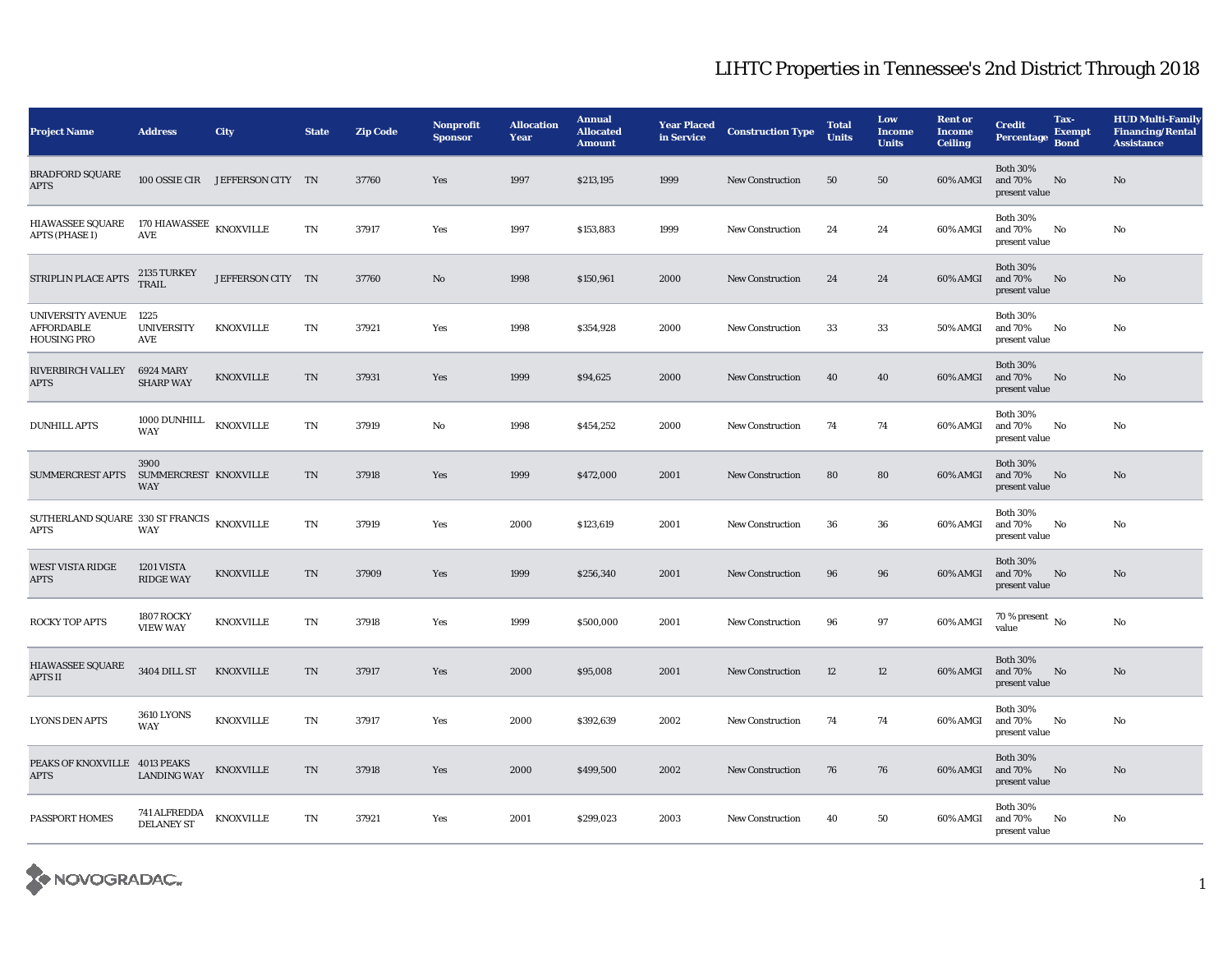| <b>Project Name</b>                                   | <b>Address</b>                          | <b>City</b>      | <b>State</b>           | <b>Zip Code</b> | Nonprofit<br><b>Sponsor</b> | <b>Allocation</b><br>Year | <b>Annual</b><br><b>Allocated</b><br><b>Amount</b> | <b>Year Placed</b><br>in Service | <b>Construction Type</b>              | <b>Total</b><br><b>Units</b> | Low<br><b>Income</b><br><b>Units</b> | <b>Rent or</b><br><b>Income</b><br><b>Ceiling</b> | <b>Credit</b><br>Percentage                 | Tax-<br><b>Exempt</b><br><b>Bond</b> | <b>HUD Multi-Family</b><br><b>Financing/Rental</b><br><b>Assistance</b> |
|-------------------------------------------------------|-----------------------------------------|------------------|------------------------|-----------------|-----------------------------|---------------------------|----------------------------------------------------|----------------------------------|---------------------------------------|------------------------------|--------------------------------------|---------------------------------------------------|---------------------------------------------|--------------------------------------|-------------------------------------------------------------------------|
| <b>MORNINGSIDE</b><br><b>GARDENS</b>                  | 1800 LINDEN<br>AVE                      | KNOXVILLE        | $\rm TN$               | 37917           | Yes                         | 2003                      | \$392,606                                          | 2003                             | Acquisition and Rehab 268             |                              | 268                                  | 60% AMGI                                          | <b>Both 30%</b><br>and 70%<br>present value | $\rm No$                             | No                                                                      |
| <b>SUMMIT TOWERS</b>                                  | 201 LOCUST ST KNOXVILLE                 |                  | TN                     | 37902           | Yes                         | 2003                      | \$497,246                                          | 2004                             | Acquisition and Rehab 278             |                              | 278                                  | 60% AMGI                                          | <b>Both 30%</b><br>and 70%<br>present value | No                                   | No                                                                      |
| <b>CASSELL RIDGE APTS</b>                             | 1209 CASSELL<br><b>VALLEY WAY</b>       | KNOXVILLE        | $\rm TN$               | 37912           | Yes                         | 2003                      | \$700,000                                          | 2005                             | <b>New Construction</b>               | 140                          | 140                                  | 60% AMGI                                          | $70\,\%$ present $\,$ No value              |                                      | No                                                                      |
| ARBOR PLACE APTS                                      | 320 HALL OF<br><b>FAME DR</b>           | KNOXVILLE        | TN                     | 37915           | No                          | 2004                      | \$351,261                                          | 2005                             | Acquisition and Rehab 200             |                              | 200                                  | 60% AMGI                                          | 30 % present $\rm\,Yes$<br>value            |                                      | No                                                                      |
| <b>SUNCREST ESTATES</b>                               | 7410 SMOKEY<br><b>FALLS WAY</b>         | KNOXVILLE        | $\rm TN$               | 37924           | Yes                         | 2003                      | \$182,040                                          | 2005                             | <b>New Construction</b>               | 32                           | $32\,$                               | 60% AMGI                                          | 70 % present No<br>value                    |                                      | No                                                                      |
| <b>LOUDON HALL APTS</b>                               | MCGHEE BLVD LENOIR CITY                 |                  | TN                     |                 |                             | 2013                      | $\$0$                                              | Insufficient<br>Data             | Not Indicated                         | 56                           | $\mathbf 0$                          |                                                   | Not<br>Indicated                            |                                      |                                                                         |
| HOLSTON OAKS APARTI <sup>1930</sup> NATCHEZ           |                                         | <b>KNOXVILLE</b> | TN                     | 37915           |                             | 2015                      | \$0                                                | Insufficient<br>Data             | Acquisition and Rehab 198             |                              | 198                                  |                                                   | <b>Both 30%</b><br>and 70%<br>present value |                                      | No                                                                      |
| STONEWALL I & STONE' <sup>3423</sup> SEVIER<br>AVENUE |                                         | <b>KNOXVILLE</b> | TN                     | 37920           |                             | 2015                      | $\$0$                                              | Insufficient<br>Data             | Acquisition and Rehab 146             |                              | 146                                  |                                                   | <b>Both 30%</b><br>and 70%<br>present value |                                      | No                                                                      |
| 2215 WASHINGTON PIKI WASHINGTON KNOXVILLE             | 2215<br>PIKE                            |                  | $\rm TN$               | 37917           | No                          | 1987                      | $\$0$                                              | 1987                             | Acquisition and Rehab 15              |                              | 15                                   |                                                   | 70 % present No<br>value                    |                                      |                                                                         |
| <b>CLINCHVIEW APTS</b>                                | <b>CHERRY ST</b>                        | <b>RUTLEDGE</b>  | TN                     |                 | Yes                         | 1987                      | \$50,763                                           | 1987                             | Both New Construction 36<br>and $A/R$ |                              | 36                                   |                                                   | 30 % present $\,$ No $\,$<br>value          |                                      | No                                                                      |
| <b>HINTON AVENUE</b><br><b>DUPLEX</b>                 | 148 HINTON<br>AVE                       | KNOXVILLE        | $\rm TN$               | 37917           | No                          | 1988                      | \$4,221                                            | 1988                             | Acquisition and Rehab 2               |                              | $\boldsymbol{2}$                     |                                                   | 70 % present No<br>value                    |                                      | No                                                                      |
| <b>CARLTON CONCEPTS</b><br><b>APTS</b>                | 7010 NATURE<br><b>TRAILS BLVD</b>       | <b>KNOXVILLE</b> | $\mathbf{T}\mathbf{N}$ | 37931           | Yes                         | 1988                      | \$37,667                                           | 1988                             | <b>New Construction</b>               | 39                           | 49                                   |                                                   | $70\,\%$ present $\,$ No $\,$<br>value      |                                      | No                                                                      |
| <b>CARLTON CONCEPTS</b><br><b>APTS</b>                | 7010 NATURE<br><b>TRAILS BLVD</b>       | <b>KNOXVILLE</b> | $\rm TN$               | 37931           | No                          | 1988                      | \$10,160                                           | 1988                             | <b>New Construction</b>               | 11                           | 11                                   |                                                   | 70 % present $\,$ No $\,$<br>value          |                                      | No                                                                      |
| <b>7TH AVE SFD</b>                                    | $506$ W SEVENTH $\,$ LENOIR CITY<br>AVE |                  | TN                     | 37771           | No                          | 1988                      | \$744                                              | 1988                             | Acquisition and Rehab 1               |                              | $\mathbf{1}$                         |                                                   | <b>Both 30%</b><br>and 70%<br>present value | No                                   | No                                                                      |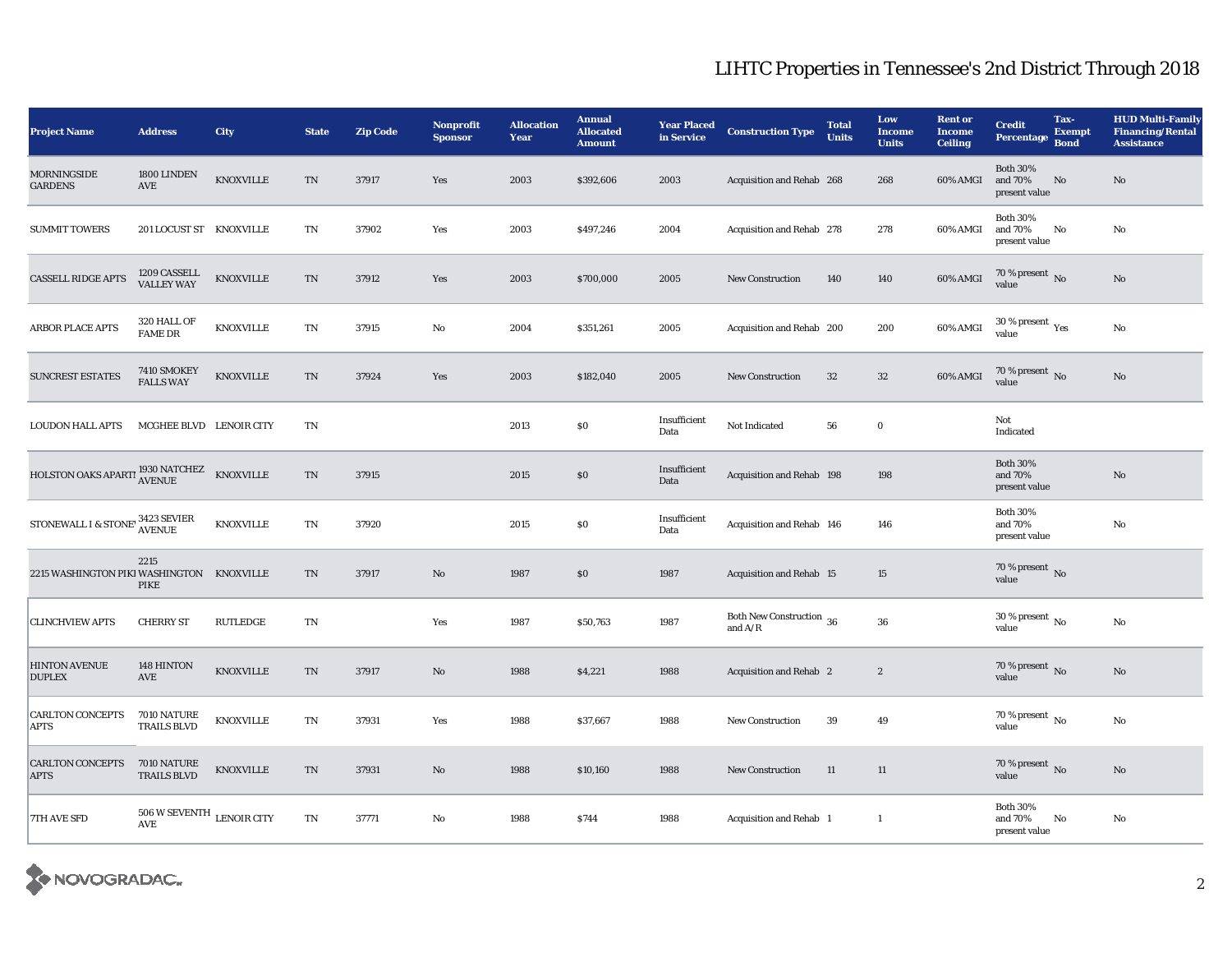| <b>Project Name</b>                   | <b>Address</b>                                              | City               | <b>State</b>               | <b>Zip Code</b> | Nonprofit<br><b>Sponsor</b> | <b>Allocation</b><br>Year | <b>Annual</b><br><b>Allocated</b><br><b>Amount</b> | <b>Year Placed</b><br>in Service | <b>Construction Type</b>       | <b>Total</b><br><b>Units</b> | Low<br><b>Income</b><br><b>Units</b> | <b>Rent or</b><br><b>Income</b><br><b>Ceiling</b> | <b>Credit</b><br><b>Percentage</b>          | Tax-<br><b>Exempt</b><br><b>Bond</b> | <b>HUD Multi-Family</b><br><b>Financing/Rental</b><br><b>Assistance</b> |
|---------------------------------------|-------------------------------------------------------------|--------------------|----------------------------|-----------------|-----------------------------|---------------------------|----------------------------------------------------|----------------------------------|--------------------------------|------------------------------|--------------------------------------|---------------------------------------------------|---------------------------------------------|--------------------------------------|-------------------------------------------------------------------------|
| 706 THIRD AVE                         | 906 W THIRD<br>$\operatorname{AVE}$                         | <b>LENOIR CITY</b> | $\rm TN$                   | 37771           | No                          | 1988                      | \$334                                              | 1988                             | Acquisition and Rehab 1        |                              | $\mathbf{1}$                         |                                                   | <b>Both 30%</b><br>and 70%<br>present value | $\rm No$                             | No                                                                      |
| HILL STREET SFD                       | 198 HILL ST                                                 | <b>LOUDON</b>      | $\mathbf{T}\mathbf{N}$     | 37774           | $\mathbf{No}$               | 1989                      | \$434                                              | 1989                             | Acquisition and Rehab 1        |                              | $\mathbf{1}$                         |                                                   | 70 % present $\,$ No $\,$<br>value          |                                      | No                                                                      |
| <b>ANDERSON APTS</b><br>(KNOXVILLE)   | 315 DOYLE ST                                                | <b>KNOXVILLE</b>   | TN                         | 37920           | No                          | 1989                      | \$2,721                                            | 1989                             | Acquisition and Rehab 4        |                              | $\overline{4}$                       |                                                   | <b>Both 30%</b><br>and 70%<br>present value | $\mathbf{N}\mathbf{o}$               | No                                                                      |
| <b>HINES VALLEY APTS</b>              | RT 2 HINES<br><b>VALLEY RD</b>                              | <b>LENOIR CITY</b> | $\mathop{\rm TN}\nolimits$ |                 | No                          | 1990                      | \$32,780                                           | 1990                             | <b>New Construction</b>        | 23                           | 23                                   | 60% AMGI                                          | $30$ % present $\,$ No $\,$<br>value        |                                      | No                                                                      |
| MELINPE PHASE II                      | $2706\,\mathrm{E}$ MAGNOLIA AVE $\,$ KNOXVILLE MAGNOLIA AVE |                    | $\rm TN$                   | 37914           | Yes                         | 1990                      | \$1,495                                            | 1990                             | Acquisition and Rehab 2        |                              | $\boldsymbol{2}$                     |                                                   | <b>Both 30%</b><br>and 70%<br>present value | $\rm No$                             | No                                                                      |
| <b>OAK CREST APTS</b>                 | 919 KNOTTY<br><b>OAK WAY</b>                                | <b>KNOXVILLE</b>   | $\mathcal{T}\mathcal{N}$   | 37920           | Yes                         | 2005                      | \$645,840                                          | 2007                             | <b>New Construction</b>        | 72                           | 72                                   | 60% AMGI                                          | 70 % present $\overline{N_0}$<br>value      |                                      | No                                                                      |
| <b>RIDGEBROOK APTS</b>                | 2100<br>RIDGEBROOK KNOXVILLE<br>${\rm LN}$                  |                    | $\rm TN$                   | 37921           | Yes                         | 2006                      | \$298,430                                          | 2007                             | Acquisition and Rehab 144      |                              | 144                                  | 60% AMGI                                          | <b>Both 30%</b><br>and 70%<br>present value | $\mathbf{N}\mathbf{o}$               | No                                                                      |
| <b>RIVER VIEW PARK</b><br><b>APTS</b> | <b>3209 RIVER</b><br><b>MAPLE WAY</b>                       | <b>KNOXVILLE</b>   | $\mathcal{T}\mathcal{N}$   | 37914           | Yes                         | 2005                      | \$660,000                                          | 2007                             | <b>New Construction</b>        | 96                           | 96                                   | 60% AMGI                                          | 70 % present $\,$ No $\,$<br>value          |                                      | No                                                                      |
| <b>WESTVIEW TOWERS</b><br><b>APTS</b> | $7823 \, \mbox{GLEASON}$<br>DR                              | <b>KNOXVILLE</b>   | $\mathop{\rm TN}\nolimits$ | 37919           | Yes                         | 2008                      | \$510,341                                          | 2007                             | Acquisition and Rehab 240      |                              | 240                                  | 60% AMGI                                          | <b>Both 30%</b><br>and 70%<br>present value | Yes                                  | No                                                                      |
| <b>SUTHERLAND VIEW</b><br><b>APTS</b> | 3210 ATCHLEY<br><b>RIDGE WAY</b>                            | <b>KNOXVILLE</b>   | $\mathcal{T}\mathcal{N}$   | 37919           | Yes                         | 2006                      | \$703,136                                          | 2007                             | <b>New Construction</b>        | 86                           | 92                                   | 60% AMGI                                          | 70 % present $\hbox{~No}$<br>value          |                                      | $\rm No$                                                                |
| <b>CASSELL VIEW APTS</b>              | 1111 ELK HILL<br><b>WAY</b>                                 | KNOXVILLE          | $\mathop{\rm TN}\nolimits$ | 37912           | Yes                         | 2008                      | \$622,656                                          | 2008                             | <b>New Construction</b>        | 72                           | 72                                   | $60\%$ AMGI                                       | $70\,\%$ present $\,$ No value              |                                      | No                                                                      |
| <b>PINES APTS</b>                     | 1233 FRANCIS<br>RD                                          | <b>KNOXVILLE</b>   | $\mathcal{T}\mathcal{N}$   | 37909           | Yes                         | 2008                      | \$445,156                                          | 2008                             | Acquisition and Rehab 141      |                              | 150                                  | 60% AMGI                                          | <b>Both 30%</b><br>and 70%<br>present value | No                                   | No                                                                      |
| <b>WILSON VILLAGE</b>                 | 2020 WILSON<br>$\mathbf{R}\mathbf{D}$                       | <b>KNOXVILLE</b>   | $\mathop{\rm TN}\nolimits$ | 37912           | Yes                         | 2006                      | \$645,840                                          | 2008                             | <b>New Construction</b>        | 72                           | 72                                   | 60% AMGI                                          | $70$ % present $\,$ No value                |                                      | $\mathbf{N}\mathbf{o}$                                                  |
| <b>HEATH SFD</b>                      | 203 C ST                                                    | <b>LENOIR CITY</b> | $\mathbf{T}\mathbf{N}$     | 37771           | No                          | 1991                      | \$1,751                                            | 1991                             | <b>Acquisition and Rehab</b> 1 |                              | $\mathbf{1}$                         |                                                   | <b>Both 30%</b><br>and 70%<br>present value | No                                   | No                                                                      |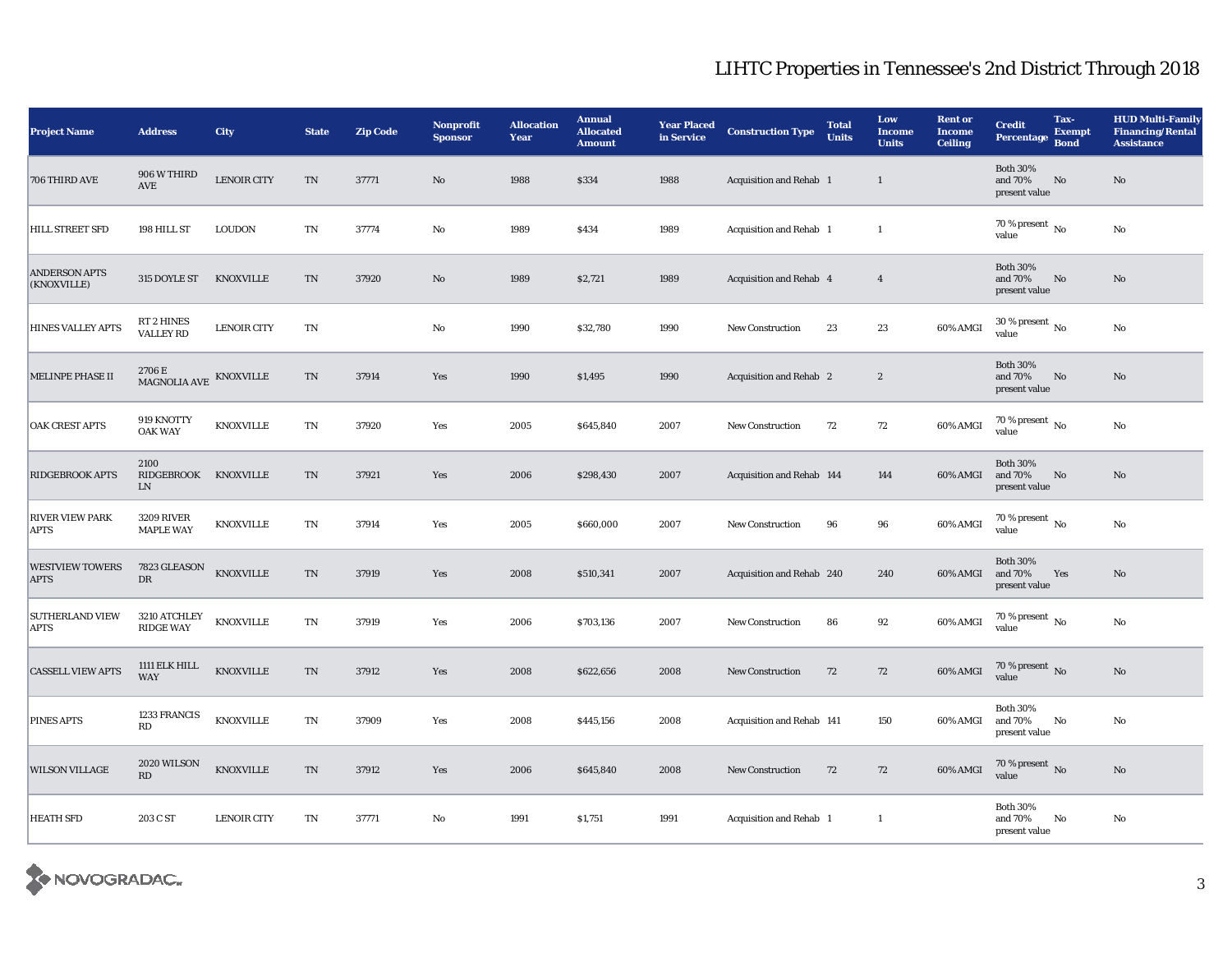| <b>Project Name</b>                    | <b>Address</b>                              | <b>City</b>        | <b>State</b>           | <b>Zip Code</b> | Nonprofit<br><b>Sponsor</b> | <b>Allocation</b><br>Year | <b>Annual</b><br><b>Allocated</b><br><b>Amount</b> | <b>Year Placed</b><br>in Service | <b>Construction Type</b> | <b>Total</b><br><b>Units</b> | Low<br><b>Income</b><br><b>Units</b> | <b>Rent or</b><br><b>Income</b><br><b>Ceiling</b> | <b>Credit</b><br><b>Percentage</b>          | Tax-<br><b>Exempt</b><br><b>Bond</b> | <b>HUD Multi-Family</b><br><b>Financing/Rental</b><br><b>Assistance</b> |
|----------------------------------------|---------------------------------------------|--------------------|------------------------|-----------------|-----------------------------|---------------------------|----------------------------------------------------|----------------------------------|--------------------------|------------------------------|--------------------------------------|---------------------------------------------------|---------------------------------------------|--------------------------------------|-------------------------------------------------------------------------|
| <b>ANDERSON APTS</b><br>(KNOXVILLE)    | 4302<br><b>IMMANUEL ST</b>                  | <b>KNOXVILLE</b>   | $\rm TN$               | 37920           | $\mathbf{N}\mathbf{o}$      | 1989                      | \$1,205                                            | 1991                             | Acquisition and Rehab 1  |                              | $\mathbf{1}$                         |                                                   | 70 % present $\,$ No $\,$<br>value          |                                      | $\rm No$                                                                |
| <b>LEONARD HOUSE</b>                   | 228 LEONARD<br>PL                           | <b>KNOXVILLE</b>   | TN                     | 37917           | Yes                         | 1991                      | \$4,352                                            | 1991                             | Acquisition and Rehab 1  |                              | $\mathbf{1}$                         |                                                   | <b>Both 30%</b><br>and 70%<br>present value | No                                   | No                                                                      |
| <b>DOLL ST</b>                         | 906 DOLL AVE MARYVILLE                      |                    | $\rm TN$               | 37801           | $\mathbf{N}\mathbf{o}$      | 1991                      | \$1,224                                            | 1991                             | Acquisition and Rehab 2  |                              | $\boldsymbol{2}$                     |                                                   | <b>Both 30%</b><br>and 70%<br>present value | No                                   | $\mathbf{N}\mathbf{o}$                                                  |
| <b>LOUDONVIEW APTS</b>                 | 1519 GROVE ST LOUDON                        |                    | <b>TN</b>              | 37774           | $\rm No$                    | 1993                      | \$11,991                                           | 1993                             | Acquisition and Rehab 24 |                              | 24                                   | 60% AMGI                                          | $30$ % present $_{\rm No}$<br>value         |                                      | $\rm No$                                                                |
| <b>TAZEWELL VILLAGE</b><br><b>APTS</b> | 808 MAJESTIC<br><b>WAY</b>                  | NEW TAZEWELL TN    |                        | 37825           | Yes                         | 1992                      | \$58,836                                           | 1993                             | <b>New Construction</b>  | 44                           | $\bf 44$                             | 60% AMGI                                          | 30 % present $_{\rm No}$<br>value           |                                      | $\rm No$                                                                |
| <b>ANDERSON APTS</b><br>(LOUISVILLE)   | 3122<br><b>LOUISVILLE RD</b>                | <b>LOUISVILLE</b>  | TN                     | 37777           | $\rm No$                    | 1992                      | \$19,973                                           | 1994                             | Acquisition and Rehab 12 |                              | 12                                   | 60% AMGI                                          | <b>Both 30%</b><br>and 70%<br>present value | No                                   | $\rm\thinspace No$                                                      |
| <b>GRAND HOUSE II</b>                  | 4428<br><b>GRANDVIEW</b><br>DR              | <b>KNOXVILLE</b>   | $\rm TN$               | 37919           | $\mathbf{N}\mathbf{o}$      | 1995                      | \$5,891                                            | 1996                             | New Construction         | $\mathbf{1}$                 | $\mathbf{1}$                         | <b>50% AMGI</b>                                   | <b>Both 30%</b><br>and 70%<br>present value | No                                   | $\mathbf{N}\mathbf{o}$                                                  |
| PRESTWICK RIDGE<br>APTS                | 441 PRESTWICK KNOXVILLE<br><b>RIDGE WAY</b> |                    | TN                     | 37919           | Yes                         | 1994                      | \$569,799                                          | 1996                             | <b>New Construction</b>  | 136                          | 136                                  | 60% AMGI                                          | <b>Both 30%</b><br>and 70%<br>present value | No                                   | $\rm No$                                                                |
| FLENNIKEN SQUARE<br><b>APTS</b>        | 512<br><b>FLENNWOOD</b><br>WAY              | <b>KNOXVILLE</b>   | $\mathbf{T}\mathbf{N}$ | 37920           | Yes                         | 1996                      | \$325,157                                          | 1997                             | <b>New Construction</b>  | 51                           | $51\,$                               | 60% AMGI                                          | <b>Both 30%</b><br>and 70%<br>present value | No                                   | $\mathbf{N}\mathbf{o}$                                                  |
| KENSINGTON ASSOC<br><b>APTS II</b>     | 427 TAMMY DR POWELL                         |                    | TN                     | 37849           | Yes                         | 2008                      | \$107,732                                          | 2008                             | Acquisition and Rehab 59 |                              | 59                                   | 60% AMGI                                          | <b>Both 30%</b><br>and 70%<br>present value | No                                   | No                                                                      |
| <b>BELLE MEADE APTS</b>                | 7209 OLD<br><b>CLINTON PIKE</b>             | <b>KNOXVILLE</b>   | TN                     | 37921           | Yes                         | 2008                      | \$101,317                                          | 2008                             | Acquisition and Rehab 56 |                              | 56                                   | 60% AMGI                                          | <b>Both 30%</b><br>and 70%<br>present value | No                                   | $\mathbf{N}\mathbf{o}$                                                  |
| <b>KENSINGTON</b><br>ADDITION APTS II  | 427 TAMMY DR POWELL                         |                    | TN                     | 37849           | Yes                         | 2008                      | \$96,854                                           | 2009                             | Acquisition and Rehab 60 |                              | 60                                   | 60% AMGI                                          | <b>Both 30%</b><br>and 70%<br>present value | No                                   | No                                                                      |
| MINVILLA MANOR                         | 447 N<br><b>BROADWAY ST</b>                 | <b>KNOXVILLE</b>   | TN                     | 37917           | $\mathbf{N}\mathbf{o}$      | 2010                      | \$348,139                                          | 2010                             | Acquisition and Rehab 57 |                              | 57                                   | 60% AMGI                                          | $70$ % present $\,$ No value                |                                      | $\mathbf{N}\mathbf{o}$                                                  |
| TOWN CREEK VILLAGE 171 CORY DR         |                                             | <b>LENOIR CITY</b> | TN                     | 37771           | No                          | 2008                      | \$845,042                                          | 2010                             | <b>New Construction</b>  | 96                           | 96                                   |                                                   | 60% AMGI TCEP only No                       |                                      | $\rm No$                                                                |

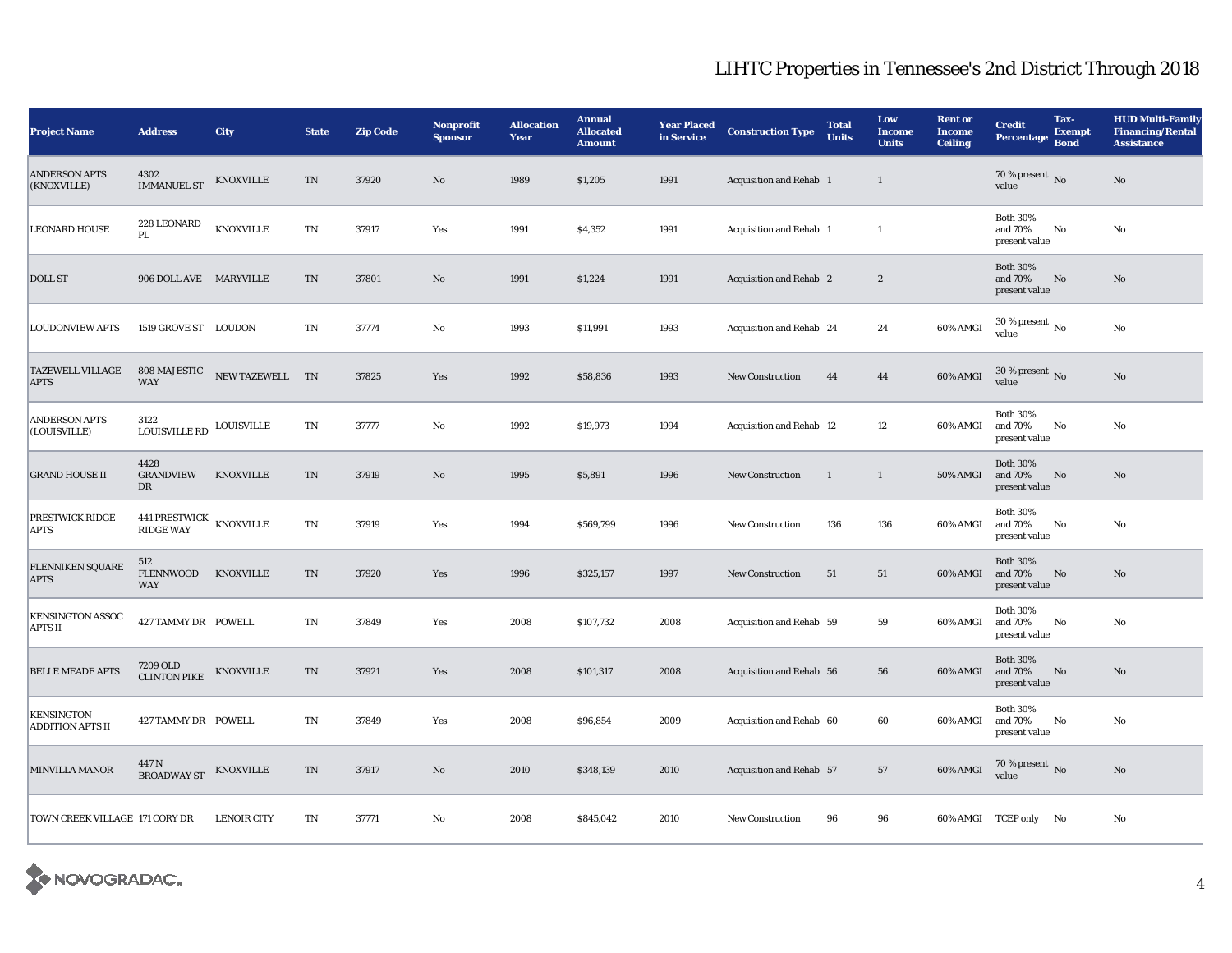| <b>Project Name</b>                         | <b>Address</b>                                 | City             | <b>State</b>               | <b>Zip Code</b> | <b>Nonprofit</b><br><b>Sponsor</b> | <b>Allocation</b><br>Year | <b>Annual</b><br><b>Allocated</b><br><b>Amount</b> | <b>Year Placed</b><br>in Service | <b>Construction Type</b>  | <b>Total</b><br><b>Units</b> | Low<br><b>Income</b><br><b>Units</b> | <b>Rent or</b><br><b>Income</b><br><b>Ceiling</b> | <b>Credit</b><br>Percentage                 | Tax-<br><b>Exempt</b><br><b>Bond</b> | <b>HUD Multi-Family</b><br><b>Financing/Rental</b><br><b>Assistance</b> |
|---------------------------------------------|------------------------------------------------|------------------|----------------------------|-----------------|------------------------------------|---------------------------|----------------------------------------------------|----------------------------------|---------------------------|------------------------------|--------------------------------------|---------------------------------------------------|---------------------------------------------|--------------------------------------|-------------------------------------------------------------------------|
| <b>ATCHLEY HOMES</b>                        | 1811 ATCHLEY<br>DR                             | MARYVILLE        | $\rm TN$                   |                 |                                    | 2010                      | \$613,320                                          | 2011                             | Acquisition and Rehab 124 |                              | 124                                  |                                                   | TCEP only No                                |                                      | No                                                                      |
| FLENNIKEN HOUSING                           | 115 FLENNIKEN<br>$\operatorname{AVE}$          | KNOXVILLE        | TN                         | 37920           |                                    | 2009                      | \$500,015                                          | 2011                             | New Construction          | 48                           | 48                                   |                                                   | 70 % present $\overline{N_0}$<br>value      |                                      | No                                                                      |
| <b>AIRWAY RIDGE</b>                         | 101 AIRWAY<br>RIDGE RD                         | $\sf LOUISVILLE$ | $\mathcal{T}\mathcal{N}$   | 37777           | Yes                                | 2009                      | \$600,000                                          | 2011                             | New Construction          | 48                           | 48                                   | 60% AMGI                                          | $70\,\%$ present $_{\rm No}$                |                                      | No                                                                      |
| PEAKS OF LOUDON                             | 1085 CARDING<br>MACHINE RD                     | <b>LOUDON</b>    | TN                         | 37774           | $\rm No$                           | 2008                      | \$623,138                                          | 2011                             | <b>New Construction</b>   | 82                           | 82                                   |                                                   | 60% AMGI TCEP only No                       |                                      | No                                                                      |
| <b>EASTPORT ELDERLY</b><br><b>COMPLEX</b>   | 569<br>MCCONNELL ST KNOXVILLE                  |                  | TN                         | 37915           | Yes                                | 2009                      | \$690,000                                          | 2011                             | <b>New Construction</b>   | 60                           | 60                                   | 60% AMGI                                          | $70\,\%$ present $\,$ No value              |                                      | No                                                                      |
| <b>HILLSIDE PLACE</b>                       | 2000<br>EDGEVIEW WAY KNOXVILLE                 |                  | TN                         | 37918           | $\operatorname{\textsc{Yes}}$      | 1996                      | \$563,396                                          | 1998                             | <b>New Construction</b>   | 96                           | 96                                   | 60% AMGI                                          | <b>Both 30%</b><br>and 70%<br>present value | No                                   | No                                                                      |
| <b>ONE SOUTH PLACE</b>                      | 1331 BERTIE<br><b>RAND ST</b>                  | <b>KNOXVILLE</b> | TN                         | 37920           | No                                 | 1997                      | \$500,000                                          | 1998                             | New Construction          | 72                           | 72                                   | 60% AMGI                                          | <b>Both 30%</b><br>and 70%<br>present value | No                                   | No                                                                      |
| <b>HOLSTON RIDGE APTS</b>                   | 1230 MYSTIC<br>RIVER WAY                       | KNOXVILLE        | $\mathop{\rm TN}\nolimits$ | 37912           | Yes                                | 2009                      | \$7,038,000                                        | 2011                             | <b>New Construction</b>   | 72                           | 72                                   |                                                   | TCEP only No                                |                                      | No                                                                      |
| <b>EASTLAND PLACE</b><br><b>APTS</b>        | 104 SHARON CT BLAINE                           |                  | TN                         | 37709           |                                    | 2010                      | \$735,610                                          | 2012                             | <b>New Construction</b>   | 64                           | 64                                   |                                                   | TCEP only No                                |                                      | No                                                                      |
| <b>FOOTHILLS VILLAGE</b>                    | $527$ FOOTHILLS $$\tt{MARYVILLE}$$ VILLAGE CIR |                  | $\mathop{\rm TN}\nolimits$ | 37801           |                                    | Insufficient<br>Data      | \$806,890                                          | 2013                             | <b>New Construction</b>   | 90                           | 90                                   |                                                   | Not<br>Indicated                            | $\mathbf {No}$                       | No                                                                      |
| <b>TOWNVIEW TOWERS</b><br><b>APARTMENTS</b> | <b>1100 LULA</b><br>POWELL DRIVE               | <b>KNOXVILLE</b> | TN                         | 37915           |                                    | Insufficient<br>Data      | \$0                                                | 2015                             | Acquisition and Rehab 299 |                              | 299                                  | 60% AMGI                                          | <b>Both 30%</b><br>and 70%<br>present value | Yes                                  | No                                                                      |
| PINNACLE PARK<br><b>APARTMENTS</b>          | 320 HALL OF<br><b>FAME DRIVE</b>               | KNOXVILLE        | $\mathop{\rm TN}\nolimits$ | 37915           |                                    | Insufficient<br>Data      | $\$0$                                              | 2017                             | Acquisition and Rehab 200 |                              | 200                                  | 60% AMGI                                          | Not<br>Indicated                            |                                      | $\rm No$                                                                |
| <b>STERCHI RIDGE</b><br><b>APARTMENTS</b>   | <b>HAYNES</b><br>STERCHI RD.                   | <b>KNOXVILLE</b> | TN                         | 37912           |                                    | 2015                      | \$0                                                | 2017                             | New Construction          | 60                           | 60                                   |                                                   | Not<br>Indicated                            |                                      | $\rm No$                                                                |
| <b>FIVE POINTS PHASE 2</b>                  | 360<br>MCCONNELL<br><b>STREET</b>              | <b>KNOXVILLE</b> | $\mathbf{T}\mathbf{N}$     | 37915           |                                    | 2016                      | \$0                                                | 2018                             | New Construction          | 84                           | $\bf{0}$                             |                                                   | Not<br>Indicated                            |                                      | No                                                                      |